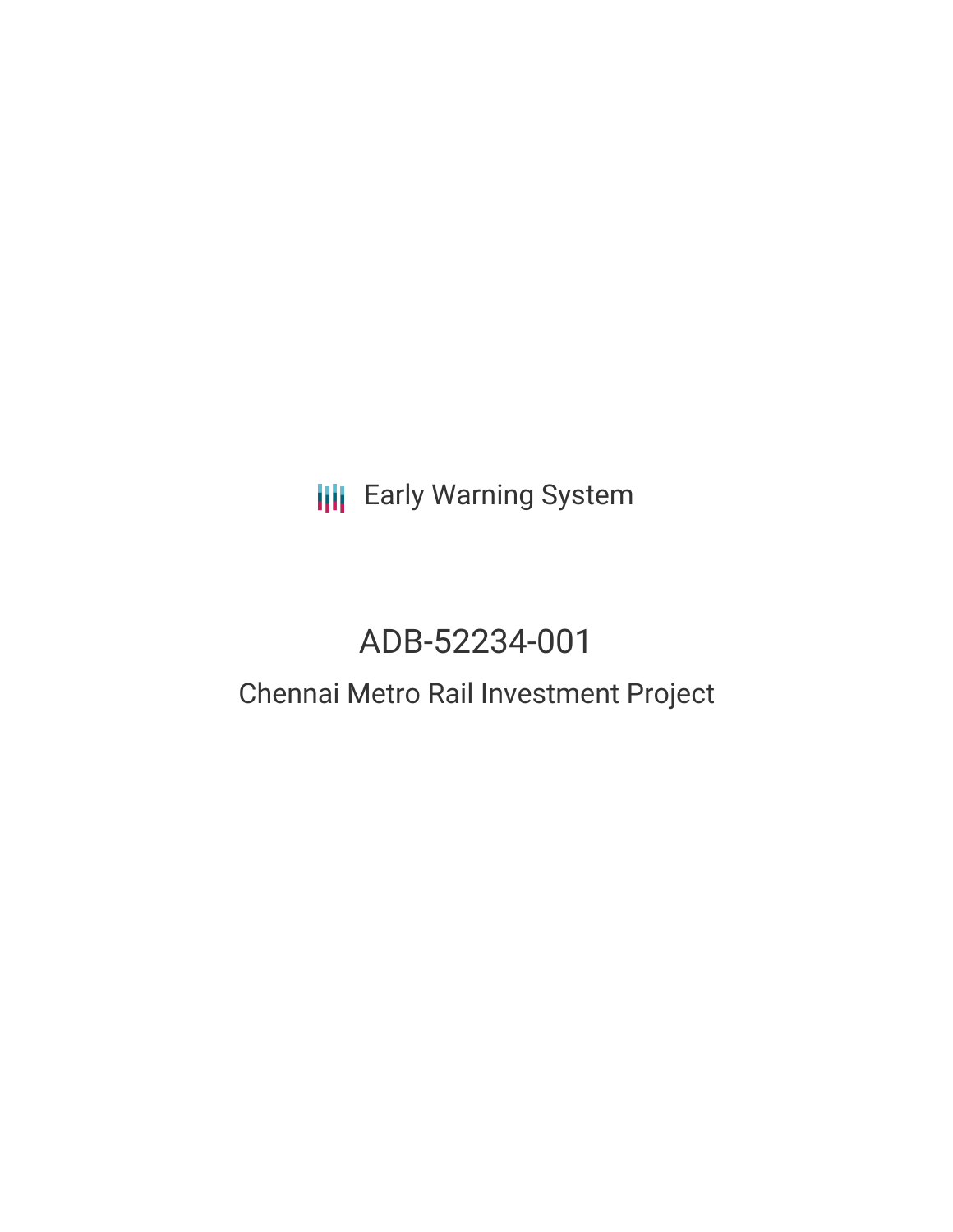#### **Quick Facts**

| <b>Countries</b>               | India                        |
|--------------------------------|------------------------------|
| <b>Specific Location</b>       | Chennai                      |
| <b>Financial Institutions</b>  | Asian Development Bank (ADB) |
| <b>Status</b>                  | Proposed                     |
| <b>Bank Risk Rating</b>        | A                            |
| <b>Borrower</b>                | Government of India          |
| <b>Sectors</b>                 | Transport                    |
| <b>Investment Type(s)</b>      | Loan                         |
| <b>Investment Amount (USD)</b> | \$780.00 million             |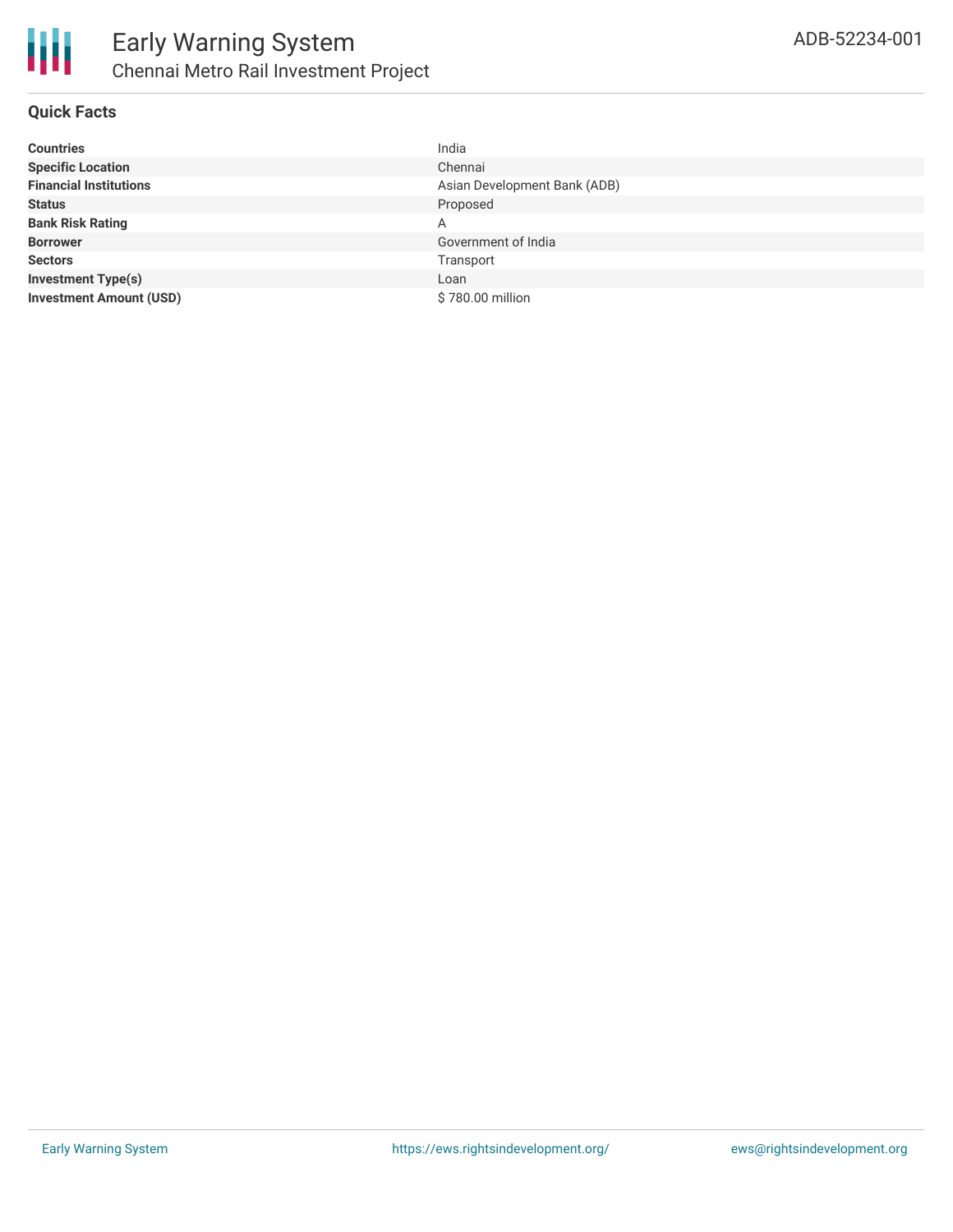

#### **Project Description**

According to the bank's website, "...The investment project will develop Lines 3 and 4, connecting the central area of Chennai to key points in the south and west of the city. The Chennai Metro Rail Ltd. (CMRL), mandated to implement the Chennai Metro, has requested financial assistance from ADB for the development of the elevated section from Sholinganallur to SIPCOT (10.13 km) of line 3, and the underground section between Lighthouse and Meenakshi College (10.0 km) of line 4. Through an attached technical assistance, the project will strengthen CMRL's capacity in non-farebox revenue generation, transit-oriented development, and first- and last-mile connectivity enhancement.

The project will be delivered by a program of investments under a time-sliced multitranche financing facility. The project will be completely prepared and all substantial contracts would be procured under Tranche 1. Tranches 2 and 3 will gradually finance these contracts as they progress, and the periodic financing requests will be issued based on disbursement projections. Some minor contracts related to establishment of the stabling depot, staff quarters, electrical and mechanical components, and other system packages will also be procured subsequently in Tranche 2."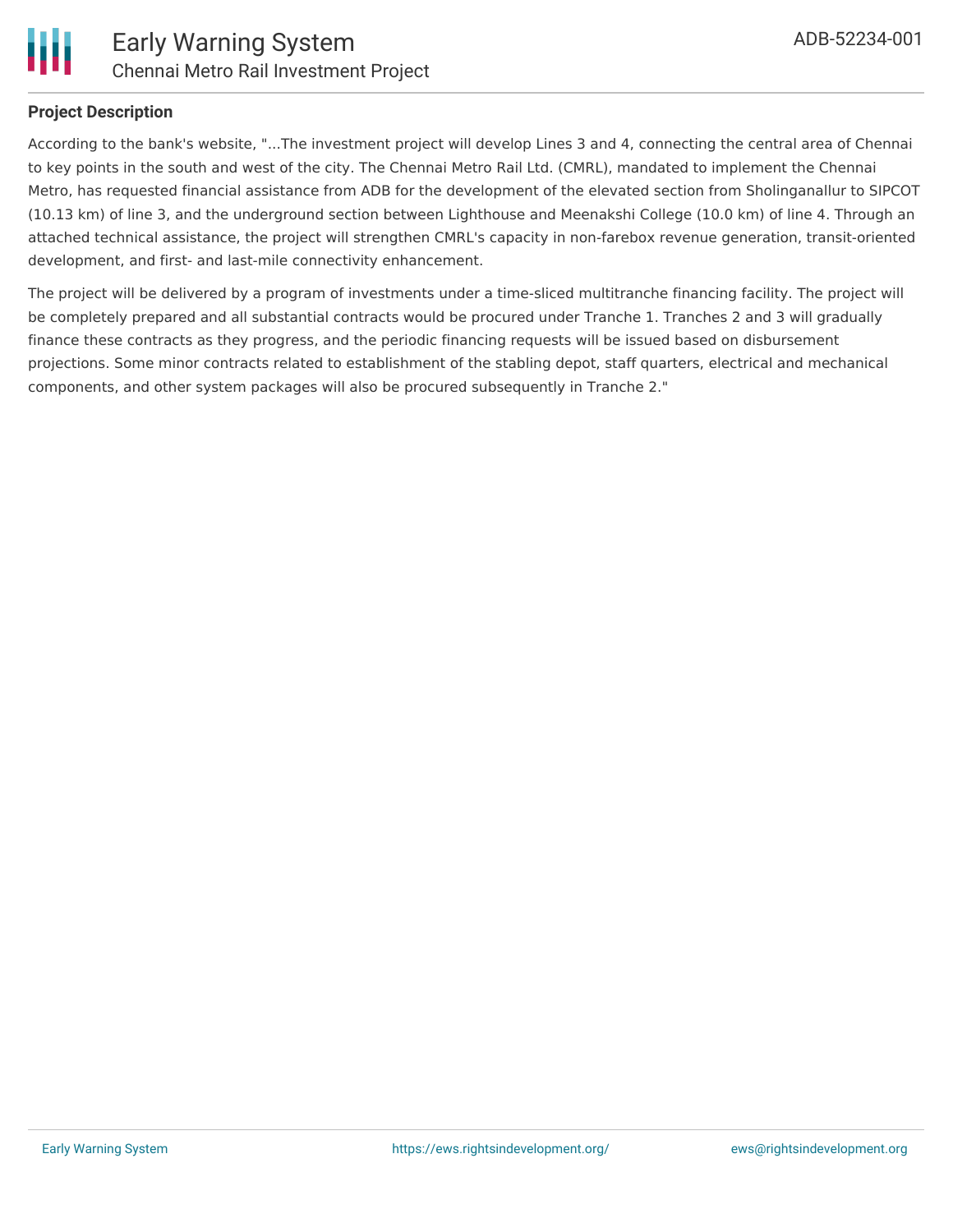

#### **Investment Description**

Asian Development Bank (ADB)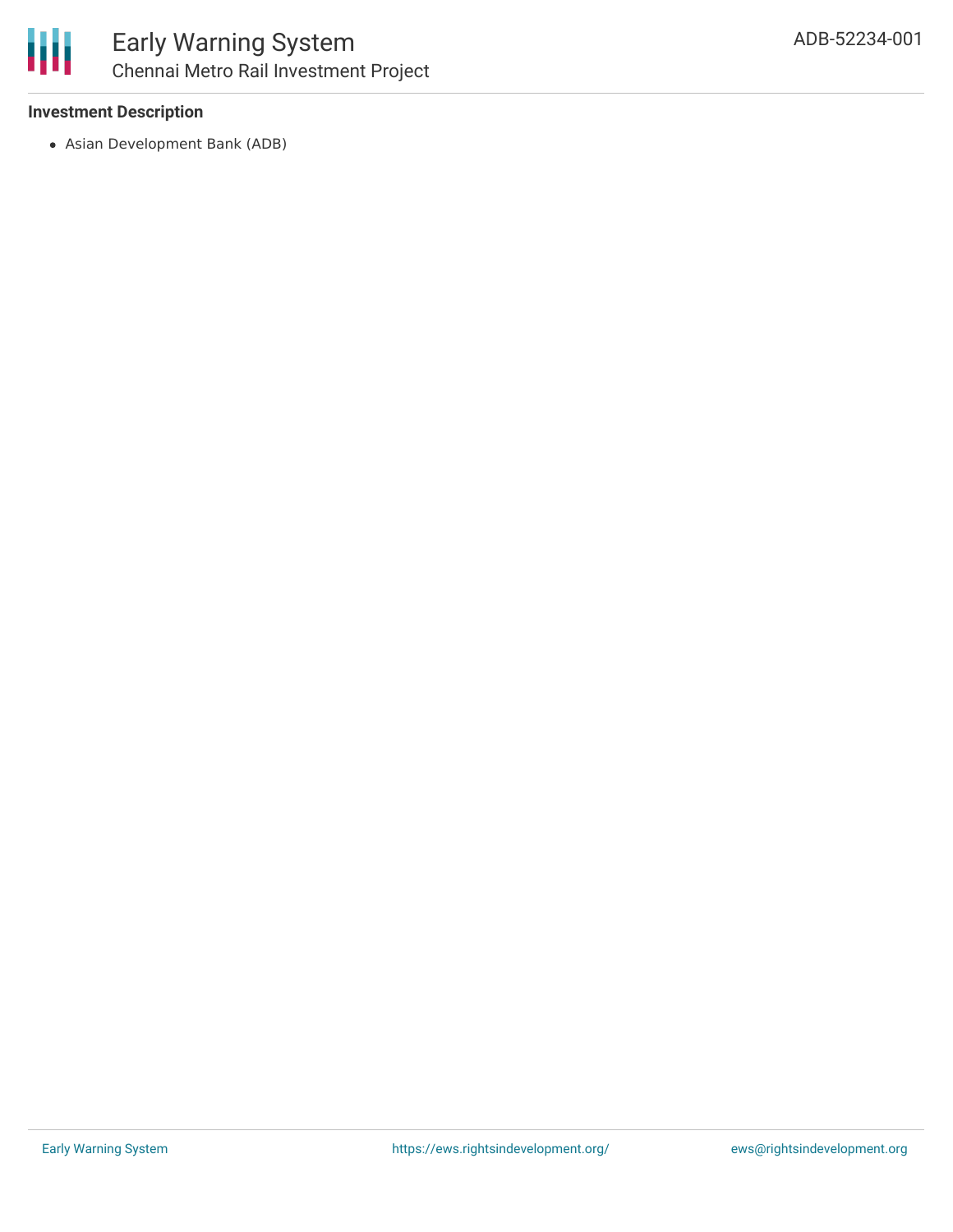

### Early Warning System Chennai Metro Rail Investment Project

| <b>Private Actor 1</b> | <b>Private Actor</b><br><sup>1</sup> Role | <b>Private Actor</b><br>1 Sector | <b>Relation</b>          | <b>Private Actor 2</b>     | <b>Private Actor</b><br>2 Role | <b>Private Actor</b><br>2 Sector |  |
|------------------------|-------------------------------------------|----------------------------------|--------------------------|----------------------------|--------------------------------|----------------------------------|--|
| -                      |                                           | $\overline{\phantom{0}}$         | $\overline{\phantom{0}}$ | Chennai Metro Rail Limited | Client                         | $\overline{\phantom{0}}$         |  |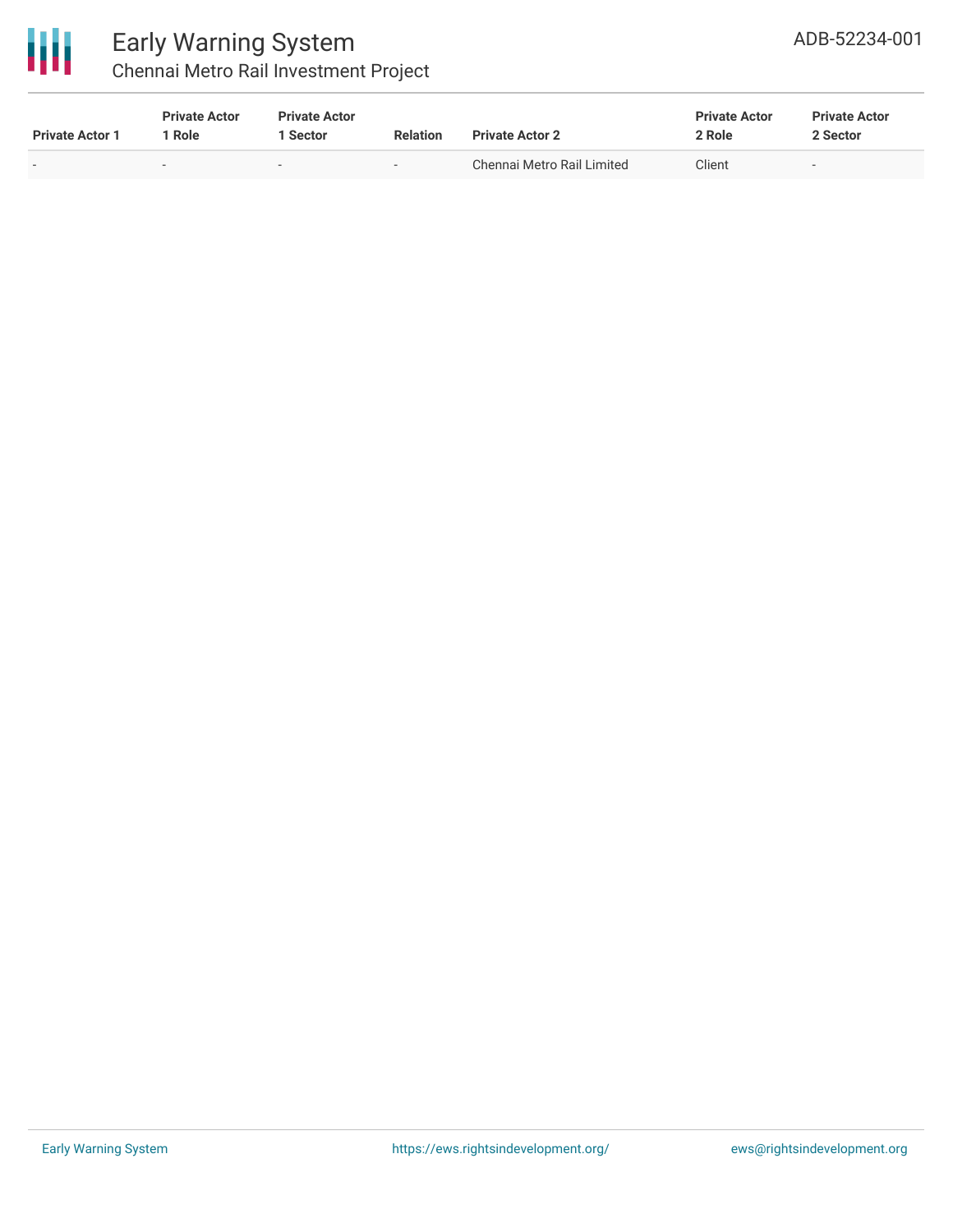

#### **Contact Information**

Responsible ADB Officer Heriawan, Andri Responsible ADB Department South Asia Department Responsible ADB Division Transport and Communications Division, SARD Executing Agencies Chennai Metro Rail Limited Admin Building, CMRL Depot, Poonamallee High Road, Koyambedu, Chennai-600107, Tamil Nadu, India Department of Planning, Development and Special Initiatives, Government of Tamil Nadu Chennai 600009 Ministry of Housing and Urban Affairs Nirman Bhawan, Maulana Azad Road New Delhi 110 011 India

#### **ACCOUNTABILITY MECHANISM OF ADB**

The Accountability Mechanism is an independent complaint mechanism and fact-finding body for people who believe they are likely to be, or have been, adversely affected by an Asian Development Bank-financed project. If you submit a complaint to the Accountability Mechanism, they may investigate to assess whether the Asian Development Bank is following its own policies and procedures for preventing harm to people or the environment. You can learn more about the Accountability Mechanism and how to file a complaint at: <http://www.adb.org/site/accountability-mechanism/main>